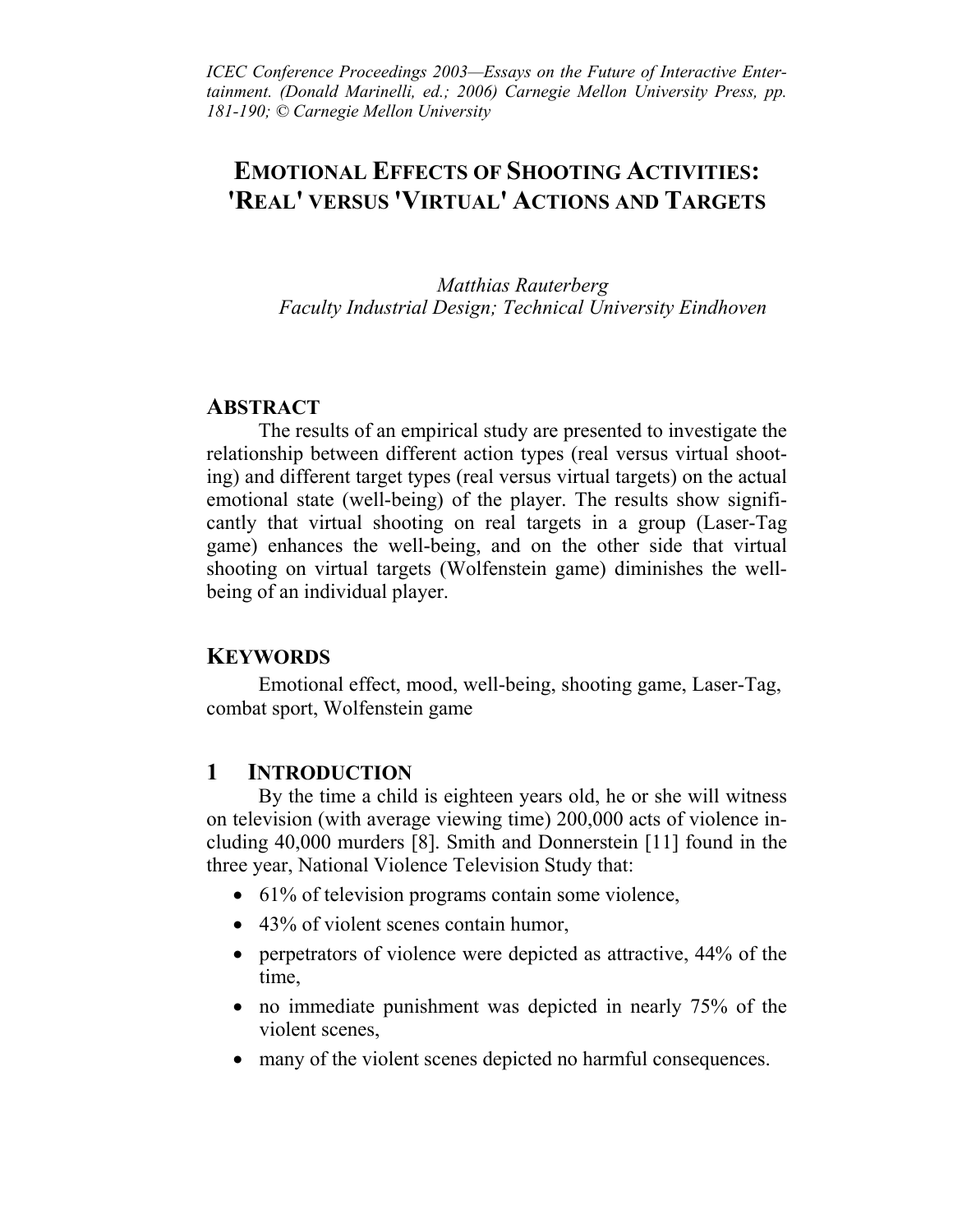Young children who see media violence have a greater chance of exhibiting violent and aggressive behavior later in life, than children who have not seen violent media [5]. Studies [2] show that, when children and young adults play violent video games, their aggressive behavior increases. 60-90% of the most popular video games have violent themes [1]. 59% of fourth grade girls and 73% of fourth grade boys say that the majority of their favorite video games are violent [1]. Children who spent more time playing video games were more active overall and playing was not at the expense of other activities. No relationship between video game play and aggressive behavior was found. Children who played video games more often were found to have a significantly higher IQ [13]. Video game play does not alter a child's activities, which include leisure activities, school activities, and peer involvement [4]. Children who played a violent video game when compared to those who played a nonviolent game displayed more aggressive and violent behavior [12].

There are several controversial research results in the specific area of violent video games and the effects on the user. A good overview over the results of several empirical studies is given by Anderson and Bush [3]. An often expressed critique against shooting games is based on the assumption that the 'killing' activity in shooting games leads to an increased aggressive behavior in daily live [9]. Several investigations could show heterogeneous results [7]. The investigation of this problem is a methodological challenge [14]. Instead of investigating the relationship between game behavior and their influence on daily life behavior, we started our investigations with the different influential factors of different action and target types on the mood and emotionality of the player before and after the activity. This paper describes an empirical study to investigate the emotional effects on the mood and well-being state of people in different active shooting contexts. Our main research question is addressed to the possible differences between real versus virtual shooting, and real versus virtual human target in their effects on the involved actor(s).

#### **2 METHOD**

To investigate our research question, one questionnaire based laboratory and two different field studies were carried out. The two main independent dimensions are (1) the type of action (real versus virtual shooting) and (2) the type of target (real versus virtual human being). For ethical and practical reasons, not all four possible combinations could be investigated: the combination 'real shooting' and 'real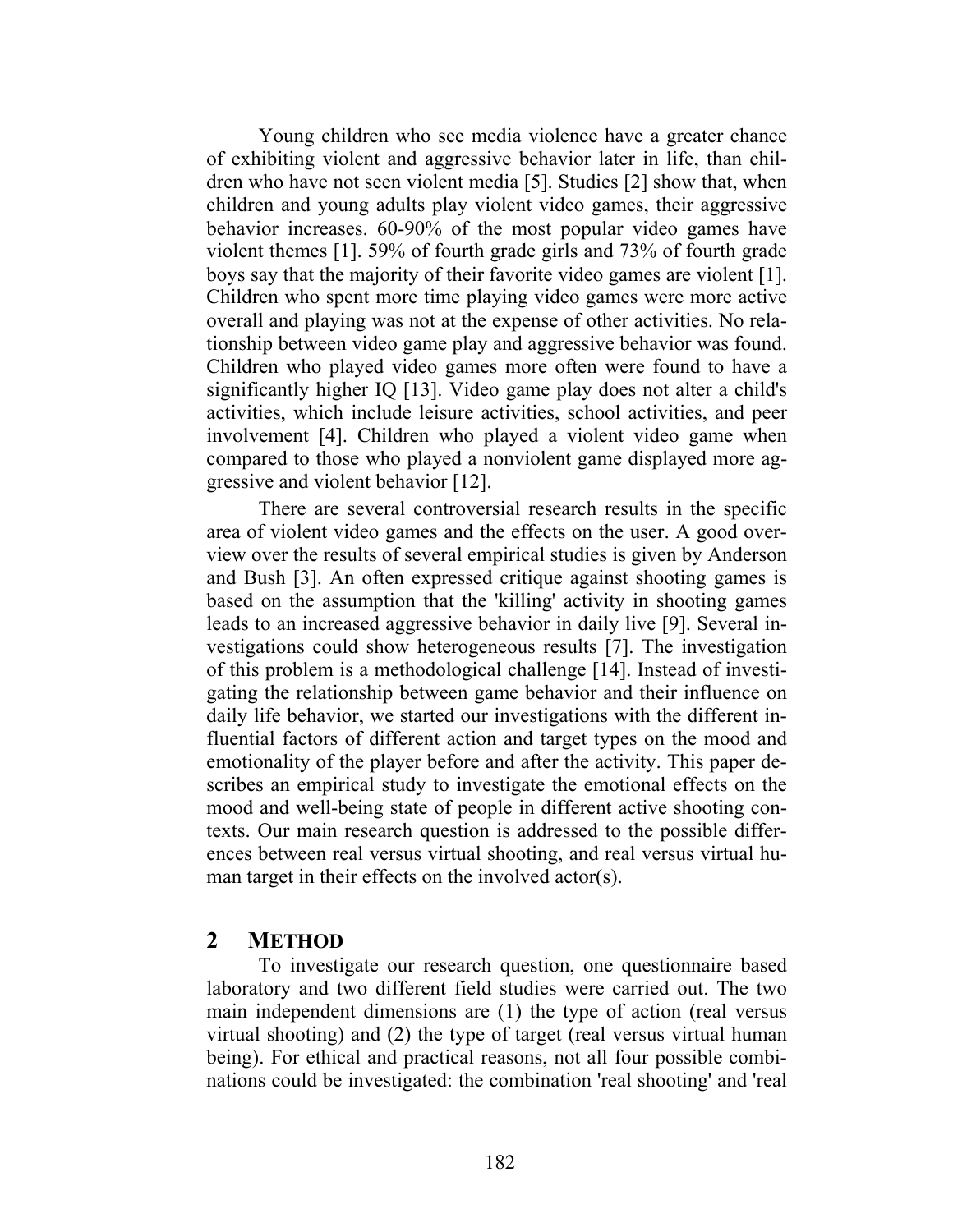[human] target' was excluded from this study. For the three other combinations we chose Laser-Tag ('virtual action' and 'real target'), the Combat sport ('real action' and 'virtual target'), and the computer game Wolfenstein ('virtual action' and 'virtual target') (see Figure 1).

The possibility to investigate the combination of 'real' target and 'real' action would be approaching soldiers with real war experiences during war activities or people acting as hunters during hunting. Both user groups were not included in this investigation.

For each possible combination between target and action type which are under consideration for this study, we were selecting an appropriate application: a group based Laser-Tag game (action type 'virtual', target type 'real'), the Combat sport game (action type 'real', target type 'virtual', and the individual based computer game Wolfenstein game (action type 'virtual', target type 'virtual'; see Figure 1).



**[Fig. 1** Type of action (F1) and type of target (F2)]

#### *Laser-Tag Game*

Laser-Tag is a laser shootout game. The original idea is attributed to Christopher Rockhold, who has a 1988 patent for a game mimicking fictitious Old West gun fighting. In his "electronic shootout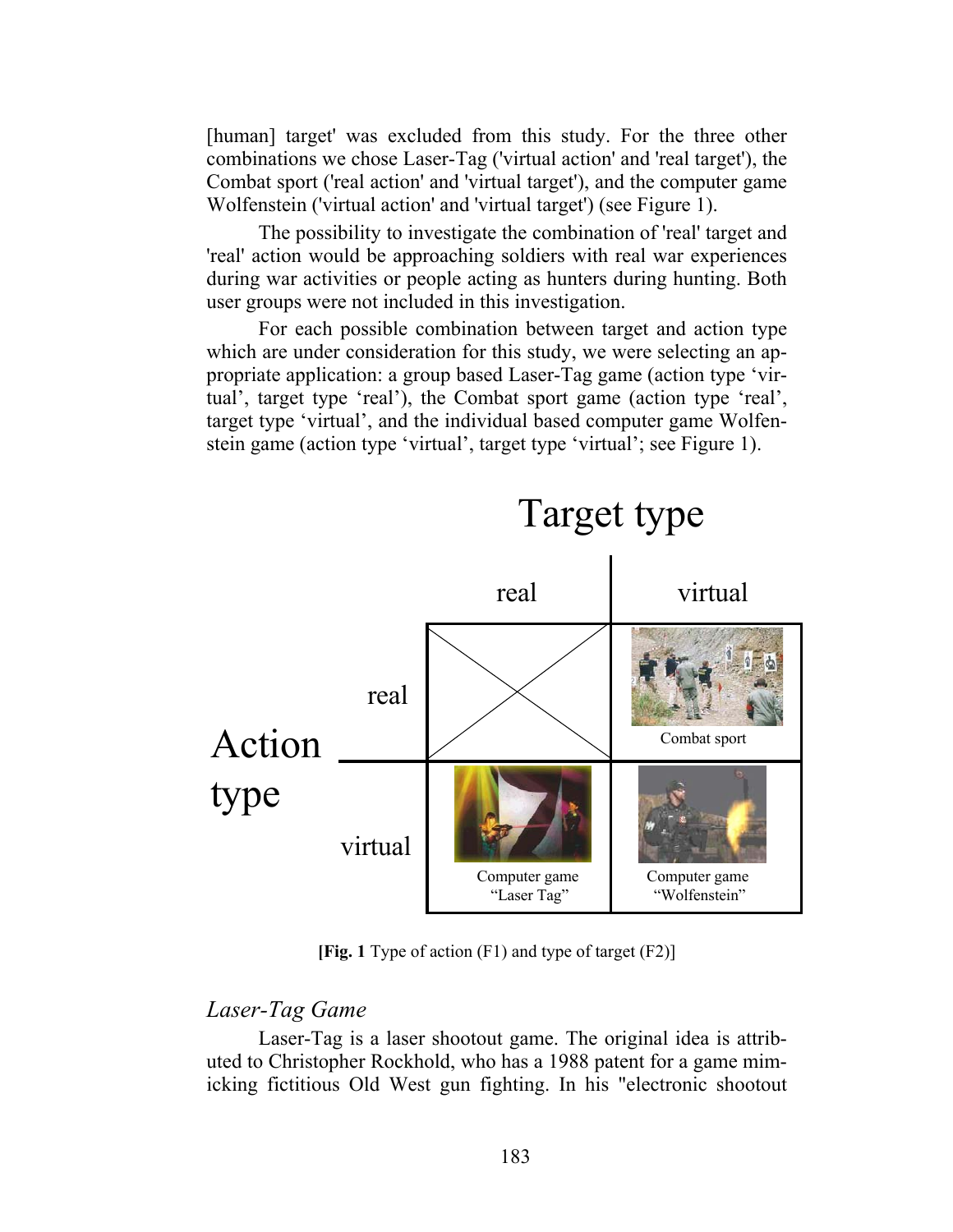game", several players are in a special environment to fight against each other. The weapons use laser transmitters and receivers for the shots, and players wear reflective vests to reflect a weapon's laser beam back at the weapon to be detected. Each player also has access to a display board, which provides them with game information. The weapons use wireless technology to communicate to the display boards, and the displays use serial data transmission to communicate with a central controller unit. Laser-Tag involves the use of several technologies. Laser data transmission and reception is a central feature. Communication between microprocessors using Radio Frequency (RF) and a serial interface will also be used. Finally, the many different hardware and software systems will have to be integrated in order to make the system work properly. For simplicity, Laser-Tag is divided into three main subsystems: the central controller, the display boards, and the laser weapons.

## *Combat Sport*

Combat shooting at artificial targets (e.g. human like body targets) has been an accepted practice among police trainers. Combat shooting is nothing more than bringing the gun up and firing, thus trusting on the training and the natural ability to aim and hit a designated object. Nowadays Combat shooting is established as a sport activity, organized by sport clubs all over the world. Originally it was subject to much debate and even ridicule by some. Since that tenuous start the idea of forsaking sights during close quarter do-or-die scenarios has slowly and steadily taken root. Most police academies, world wide, teach Combat shooting. The concept has been proven to be fundamentally sound by the test of time and acceptance and practice in some of the most noted police academies. Regardless, some old disparaging myths still exists about this life-saving technique. Combat shooting is defined as the act of operating a handgun by focusing on the target, as opposed to the sights, and instinctively coordinating the hand and mind to cause the handgun to discharge at a time and point that ensures interception of the projectile with the target. Combat shooting, per se, is not new. Shotgun shooters have utilized the method on moving targets almost since the first hand held weapons were invented.

## *Wolfenstein Game*

The PC computer game Wolfenstein is based on the following historical situation: "A highly decorated Army Ranger recruited into the Office of Secret Actions (OSA) tasked with escaping and then re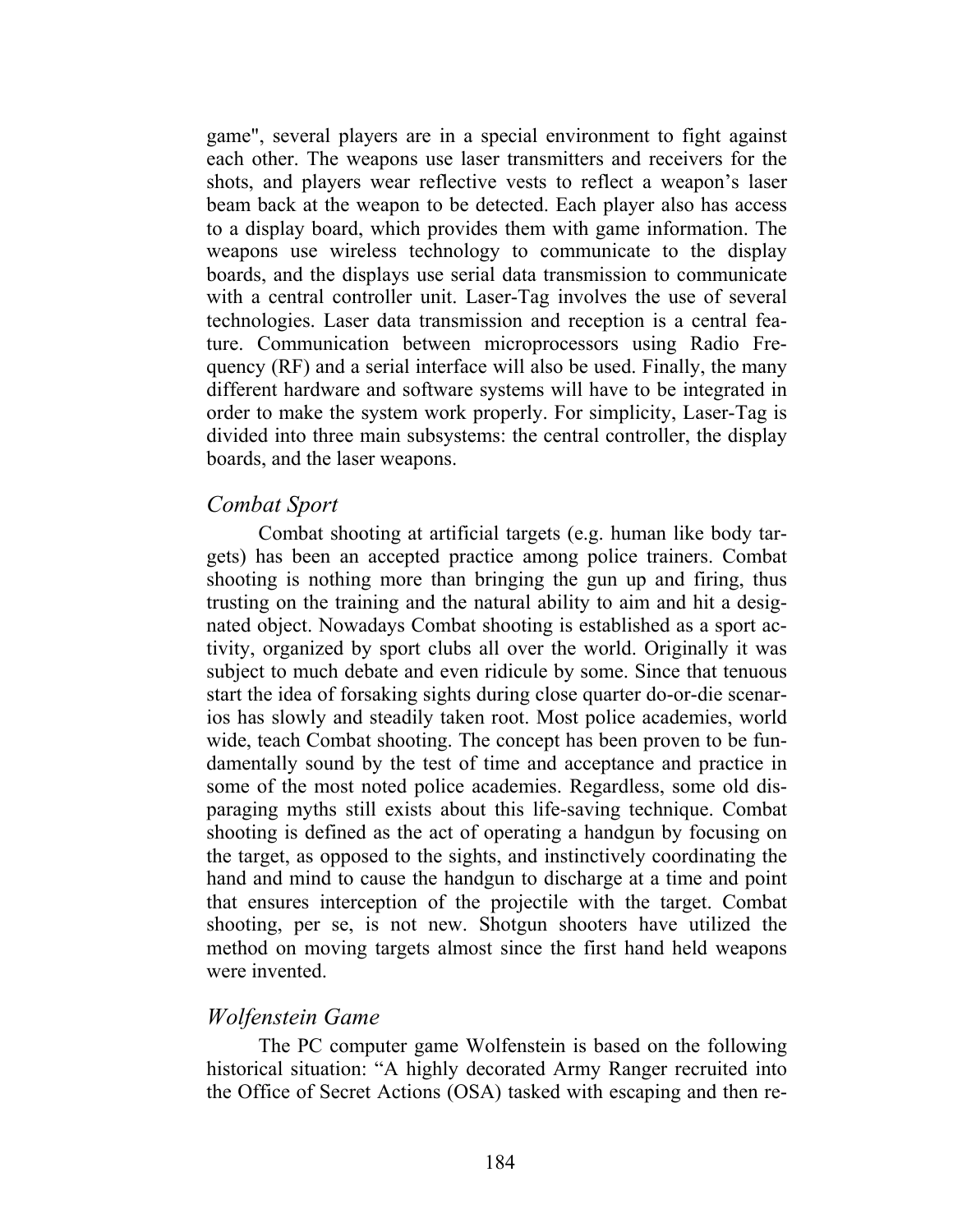turning to Castle Wolfenstein in an attempt to thwart Heinrich Himmler's occult and genetic experiments. Himmler believes himself to be a reincarnation of a 10th century dark prince, Henry the Fowler, also known as Heinrich. Through genetic engineering and the harnessing of occult powers, Himmler hopes to raise an unstoppable army to level the Allies once and for all".

The player must first escape from imprisonment in the castle to report the strange creatures and happenings in and around Wolfenstein to the OSA. The player's mission takes a drastic turn as s/he learns the depth of Himmler's plans and what s/he must do to defeat the evil he has unleashed. This is what the player has been trained for. The simulated game surroundings will be dangerous and hostile. The OSA is currently tracking activities believed to be associated with Himmler in locations throughout Germany including; villages overrun by the occult, hidden crypts, forests, air bases, secret weapons facilities, and genetic labs, to name only the few player has to be aware of. There are more, and the player must find them. Failure is not an option. The basic soldier is the backbone of the German Army. Whether SS or standard Wehrmacht he is always a highly disciplined and motivated fighter. Combat hardened, and proficient with a variety of small arms, the German Soldier should never be underestimated. Weapons of choice in the Wolfenstein game are MP40, Luger handgun, and Potato Masher.

#### **2.1 TEST PROCEDURE AND TEST SUBJECTS**

According to our general research questions we will have three different test conditions (see Figure 1). The concrete situation and investigated test sample for each of these three test conditions is described as follows (between subject test design).

### *Test Condition 1: Laser-Tag Game*

The LaserDrome Entertainment Center (Grodoonia Center) in Rumlang nearby Zurich (Switzerland) was chosen as the test site for the Laser-Tag game. This center was public available throughout the whole week. This investigation took place during Saturday evening opening hours. 31 guests participated (28 male, 3 female; 16 subjects with 20 years of age or younger, 15 subjects between 21 and 30 years of age). All of these test subjects entered the LaserDrome in a group (5-10 players) to play with/against each other.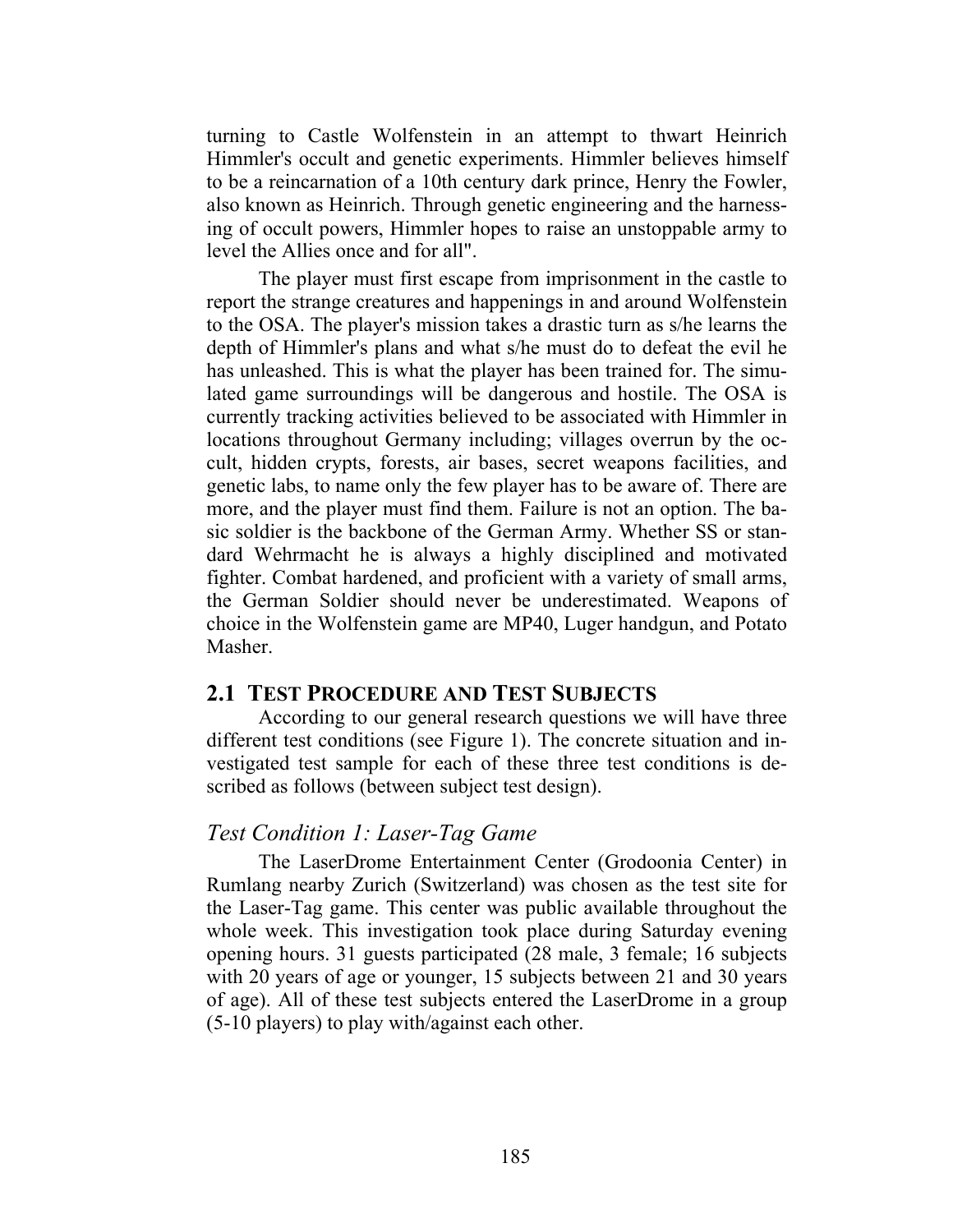## *Test Condition 2: Combat Sport*

The Combat Sport Club in Kloten nearby Zurich (Switzerland) was chosen as the test site for Combat Sport. This investigation took place on Sunday morning. 20% of all approached test subjects did not fill in the after activity questionnaire, and were excluded from the analysis. 8 club members filled in all questionnaires (8 male subjects of 31 years of age or older).

### *Test Condition 3: Wolfenstein Game*

Students at the computer science department of the Swiss Federal Institute of Technology (ETH) were invited to participate in this investigation. The computer game Wolfenstein was installed on an Olivetti M380 PC, and available at the test laboratory of the Work Psychology Unit of the ETH. 8 students participated as players (8 male subjects between 21 and 30 years of age).

### **2.4 INDEPENDENT MEASURES**

#### *Action Context Analysis*

The one main independent factor FA is defined by the three different action contexts: Laser-Tag (group activity), Combat sport (individual activity), and Wolfenstein game (individual activity).

## *Action versus Target Type Analysis*

The two independent main factors are (factor 1, F1) the type of action ('real' versus 'virtual' shooting) and (factor 2, F2) the type of target ('real' versus 'virtual' human being).

## **2.5 CONTROL MEASURES**

As control measures we used four different scales of the *Freiburg Personality Inventory* (FPI) [6]: FPI-1 scale 'openness' (sometimes called 'liar' scale), FPI-2 scale 'aggressiveness', FPI-4 scale 'excitability', and FPI-7 scale 'striving for dominance'. This inventory was presented to the test subject before the start of the game. In addition age, gender, educational background, actual profession, and pre-experience with the particular game activity were recorded.

#### **2.5 DEPENDENT MEASURES**

As the main dependent (outcome) measure the Bf-S 'Befindlichkeitsskala' ('well-being' scale; [15]) was used as a reliable and valid psychometric test to measure the actual emotional status of each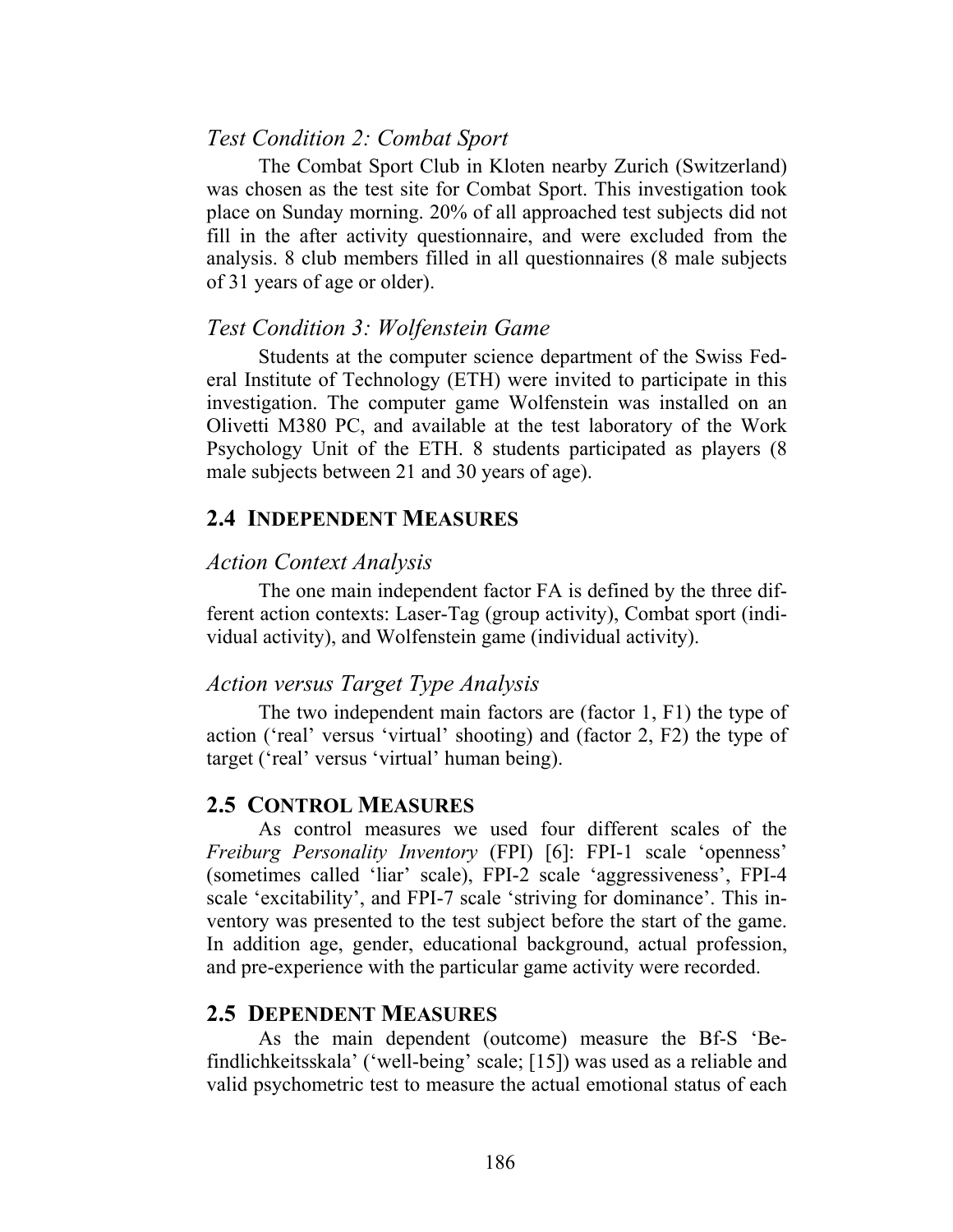test subject directly before and after the activity. This psychometric test is a self-assessment scale consisting of 28 bi-polar rating items, and is in two parallel forms available. All 28 raw scores of each item are summed up in a total test score, which represents the actual emotional 'well-being' state of the test subject.

## **3 RESULTS**

#### *Analysis of Control Variables*

We could not find a gender effect in gender allocation to test condition (DF=2, CHI<sup>\*\*</sup>=1.6, p=0.44), which means that none of each test condition is accidentally biased by one gender (but still overall dominated by male subjects).

We could find a significant age effect among test conditions (DF=2, CHI\*\*=55.4, p=0.001), which means that test subjects in the 'Laser-Tag' condition are unexpected younger, and test subjects in the 'Combat sport' condition are unexpected older in age.

We could find significant school education, professional background, and pre-experience effects between test conditions, too.

We could not find a significant difference among all three test conditions in regard to FPI-1, FPI-2, FPI-4, and FPI-7.

#### *Action Context Analysis*

We analyzed our data with the statistic tool StatView (version 4.02). First, we will present the results of the three different action contexts (test conditions): Factor FA 'Laser-Tag', 'Combat sport', and 'Wolfenstein game'. The mean and standard deviations of each action context are given in Table 1.

| Test condition   | Mean (STD)    | Count |
|------------------|---------------|-------|
| Laser-Tag        | 5.7(20.5)     | 31    |
| Combat sport     | $-4.9(31.4)$  | x     |
| Wolfenstein game | $-24.1(44.9)$ |       |

*[Table 1. Mean and standard deviation (STD) and number of test subjects (count) of the [post-pre] value difference of the psychometric test Bf-S 'well-being' for the independent factor FA.]*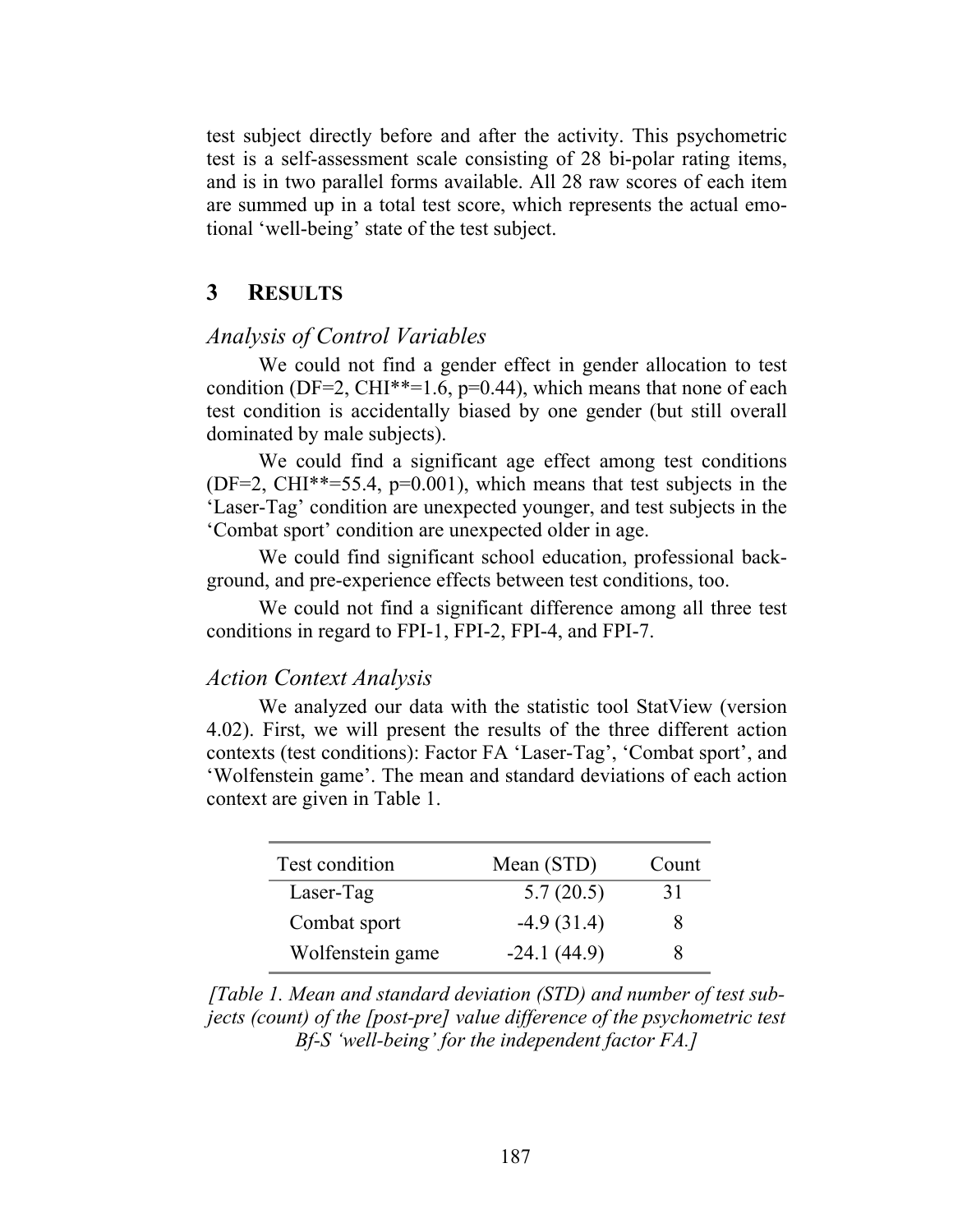The result of a one-factorial analysis of variances (ANOVA) for the differences among means given in Table 1 (factor FA) is significant: DF=2, F=3.78, p=0.031. Post-hoc analysis (Scheffe F-test) shows only one significant difference between 'Laser-Tag' and 'Wolfenstein game' condition: mean difference ('Laser-Tag' minus 'Wolfenstein')= 29.8, Scheffe = 3.7, p=0.05. This result means that the emotional state 'well-being' through the action context of the group game 'Laser-Tag' changes in a *positive* direction, and through the individual computer game 'Wolfenstein' changes in a *negative* direction.

## *Action versus Target Type Analysis:*

The result of an unpaired t-test (two tail) for the TARGET differences among mean ('target real')= 5.7, STD=21 (factor F1) and mean ('target virtual') = -14.5, STD=39 (factor F2) is significant:  $df=45$ , t-value=2.3, p=0.023, which means that virtual shooting on a real target in a group of other real players changes the emotional state in a *positive* direction, and the individual shooting (real or virtual) on a virtual target changes the emotional state in a *negative* direction.

The result of an unpaired t-test (two tail) for the ACTION differences among mean ('action real')= -5, STD=31 (factor F1) and mean ('action virtual')= -0.4, STD=29 (factor F2) is not significant:  $df=45$ , t-value=0.4, p=0.701, which means that the difference between real and virtual shooting actions does not change the emotional state of the players in one or the other direction.

### **4 DISCUSSION AND CONCLUSION**

One of the major advantages of field studies like this one is the high ecological validity of the investigated action context. On the other side, one of the major disadvantages is the fact that the test samples of our three test conditions vary according different dimensions: age, educational background, and actual profession. This has to be interpreted as confounding factors that influence the empirical results of our main dependent variable the emotional state 'well-being' in an unknown way.

Another methodological difficulty is the different nature of the Laser-Tag game, which is inherently group or team based, and the nature of the individual computer game Wolfenstein. This could be overcome by using the computer game DOOM, where real players have to virtually shoot virtual players inside the virtual DOOM world [10]. These virtual players can be representations of other real players, so that a similar situation to the Laser-Tag context would be given.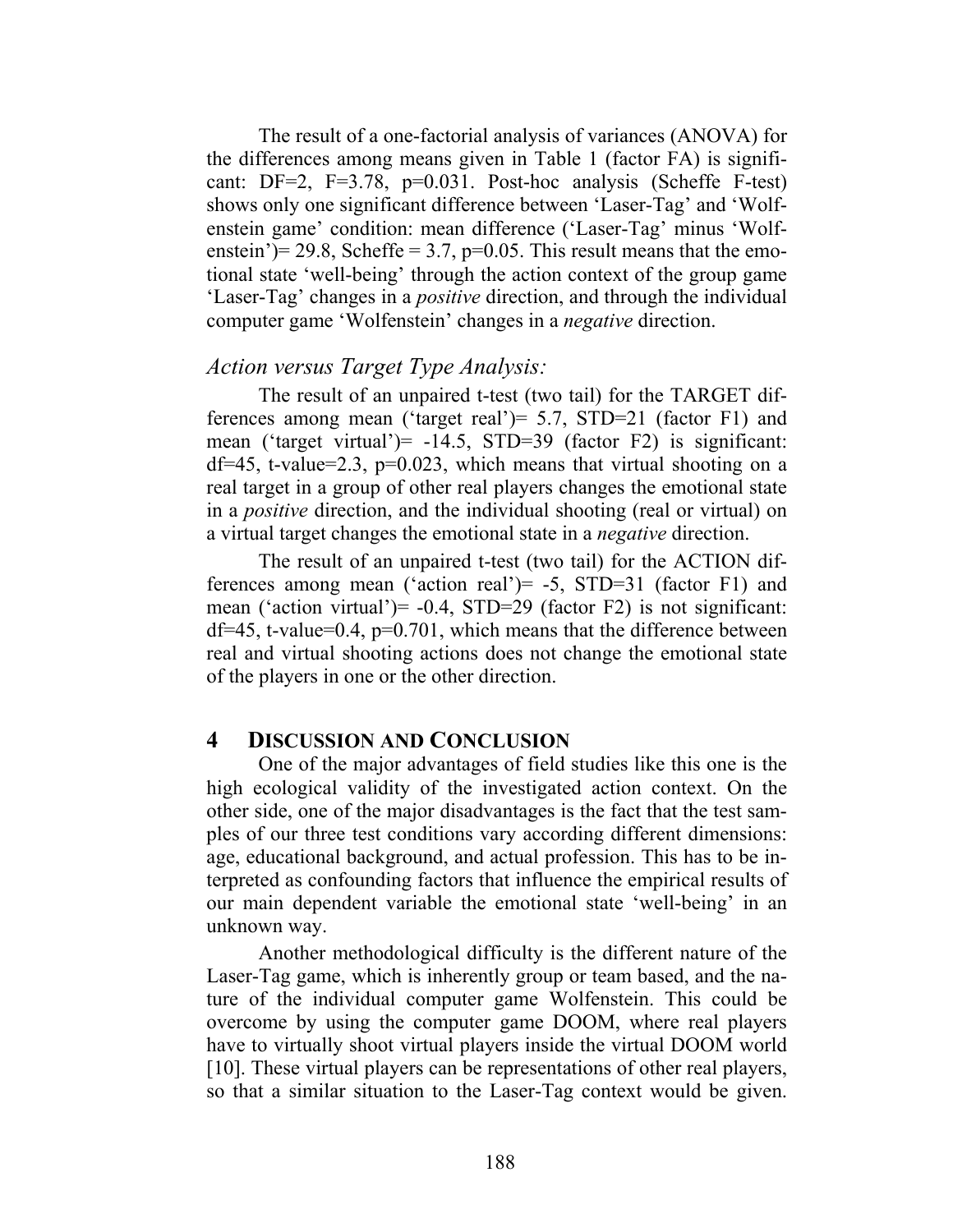The shooting action in Combat sport is not at all appropriate to be done in a group, although members of a Combat club can form a team e.g. to compete each other, but the shooting situation itself is individual based due to the virtual targets.

Taking these methodological constrains into account, we would like to generalize the found results at least to a similar population with the particular test sample characteristics. For young, non-college male persons the Laser-Tag game with virtual shooting on real target (other player) seems to enhance the emotional state 'well-being'. In contrast to this result, the young college male students seem to suffer significantly from playing the PC based game Wolfenstein. Due to the mentioned methodological constrains of these two field and one laboratory study, it seems to be difficult to interpret the found results in such a way that virtual shooting on real or virtual targets decreases the emotional state 'well-being'. On the other side, the group based game Laser-Tag with virtual shooting on real targets seems to increase positively, at least not to decrease negatively the emotional state 'wellbeing' of the players.

In which way the actual emotional state of a shooting game/sport influences the daily life behavior later on (as discussed in our introduction chapter above, e.g. towards aggressive behavior), is still open and needs further investigations.

#### **ACKNOWLEDGEMENTS**

The author thanks the following persons for their generous support: M. Isler, M. Klebl, T. Oetiker, D. Sax and D. Zuber from the Computer Science Department of the ETH in Zurich.

#### **REFERENCES**

- [1] Anderson, C. A. (2001). The impact of violent video games. Iowa State University: The impact of entertainment media and violence on children and families. Accessed at: http://www.extension.iastate.edu/families/media/program.anderson.html (last visited 2/4/03)
- [2] Anderson, C. A. & Bushman, B. J. (2001). Effects of violent video games on aggressive behavior, aggressive cognition, aggressive affect, physiological arousal, and prosocial behavior: A meta-analytic review of the scientific literature. Psychological Science, 12, 353.
- [3] Anderson, C. A. & Bushman, B. J. (2002), SCIENCE vol 295, pp. 2377-2379
- [4] Creasey, Gary & Meyers, B. (1986). Merill- Palmer Quarterly, Vol.32, No.3. Video Games and Children: Effects on Leisure Activities, Schoolwork, and Peer Involvement, 251-262]